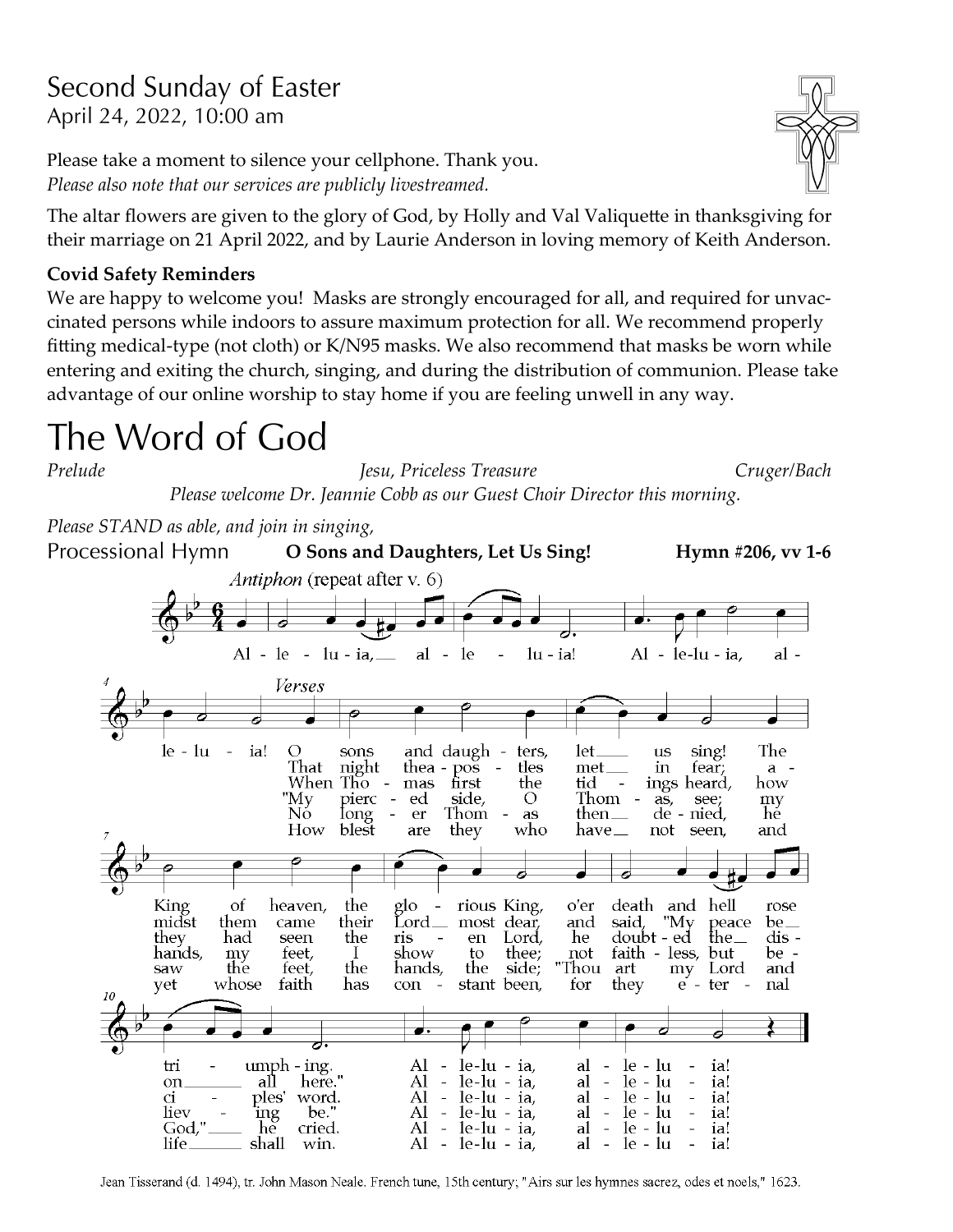The Opening Acclamation Celebrant Alleluia! Christ is risen! **People He is risen indeed! Alleluia!** Celebrant Praise the God and Father of our Lord Jesus Christ: **People God has given us new life and hope by raising Jesus from the dead.**

*Please remain STANDING, as able, and join in singing,* Song of Praise



The Collect of the Day

Celebrant The Lord be with you.

**People And also with you.**

Celebrant Let us pray. Almighty and everlasting God, who in the Paschal mystery established the new covenant of reconciliation: Grant that all who have been reborn into the fellowship of Christ's Body may show forth in their lives what they profess by their faith; through Jesus Christ our Lord, who lives and reigns with you and the Holy Spirit, one God, for ever and ever. **Amen**.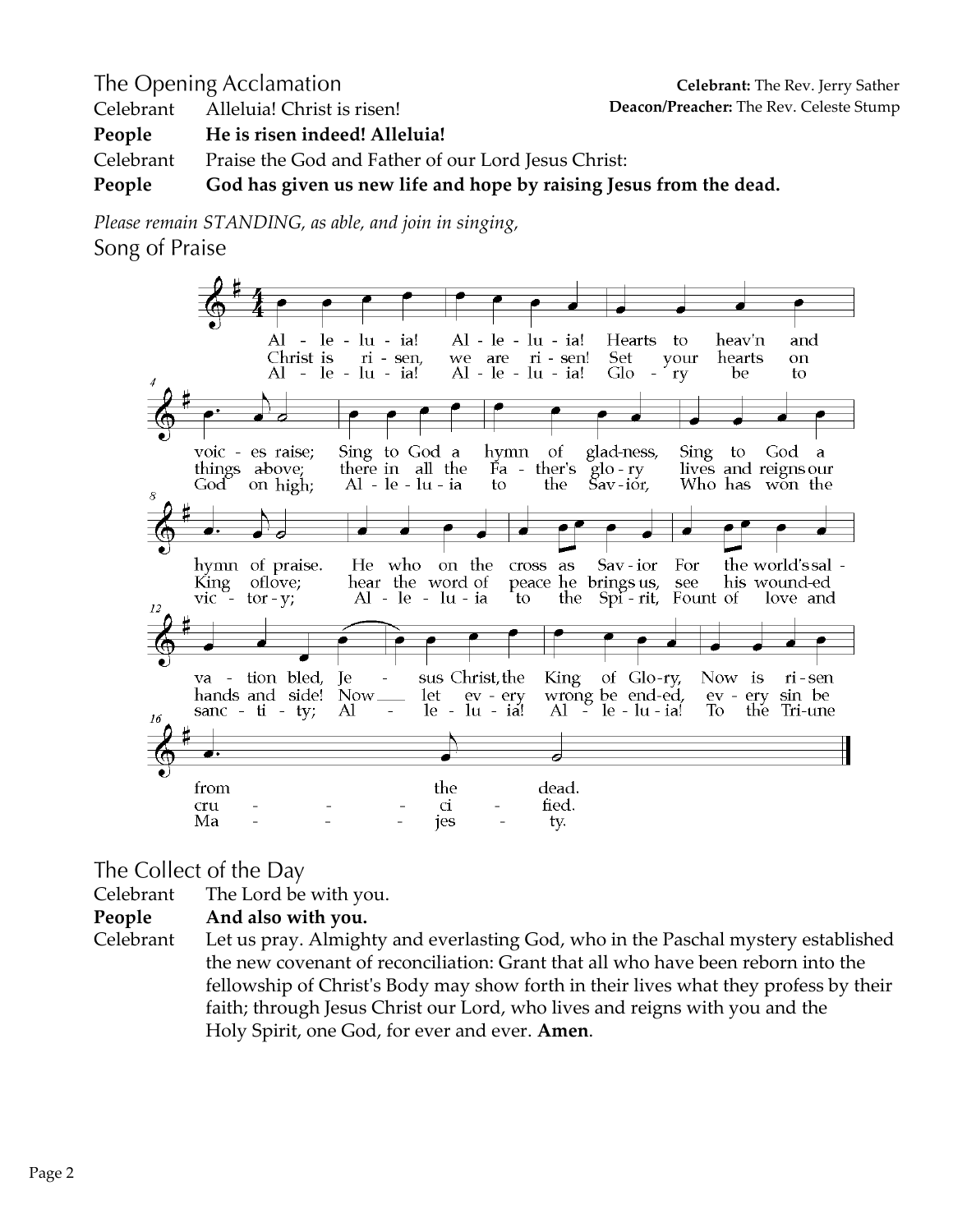*Please be seated for the readings.*

The First Lesson Acts 5:27-32

1<sup>st</sup> Reader A Reading from the Acts of the Apostles.

When the temple police had brought the apostles, they had them stand before the council. The high priest questioned them, saying, "We gave you strict orders not to teach in this name, yet here you have filled Jerusalem with your teaching and you are determined to bring this man's blood on us." But Peter and the apostles answered, "We must obey God rather than any human authority. The God of our ancestors raised up Jesus, whom you had killed by hanging him on a tree. God exalted him at his right hand as Leader and Savior that he might give repentance to Israel and forgiveness of sins. And we are witnesses to these things, and so is the Holy Spirit whom God has given to those who obey him."

1<sup>st</sup> Reader Hear what the Spirit is saying to God's people.

**People Thanks be to God.**

The Response **Psalm 150**, *Laudate Dominum*

Reader Let us read from Psalm 150, by whole verses *(the People reading the text in bold).*

1 Hallelujah!

Praise God in his holy temple; \* praise him in the firmament of his power.

- **2 Praise him for his mighty acts; \***
	- **praise him for his excellent greatness.**

3 Praise him with the blast of the ram's-horn; \* praise him with lyre and harp.

# **4 Praise him with timbrel and dance; \* praise him with strings and pipe.**

5 Praise him with resounding cymbals; \* praise him with loud-clanging cymbals.

# **6 Let everything that has breath \*** praise the Lorp. Hallelujah!

The Second Lesson Revelation 1:4-8

1<sup>st</sup> Reader A Reading from the Book of Revelation.

John to the seven churches that are in Asia: Grace to you and peace from him who is and who was and who is to come, and from the seven spirits who are before his throne, and from Jesus Christ, the faithful witness, the firstborn of the dead, and the ruler of the kings of the earth.

To him who loves us and freed us from our sins by his blood, and made us to be a kingdom, priests serving his God and Father, to him be glory and dominion forever and ever. Amen.

Look! He is coming with the clouds; every eye will see him, even those who pierced him; and on his account all the tribes of the earth will wail. So it is to be. Amen. "I am the Alpha and the Omega," says the Lord God, who is and who was and who is to come, the Almighty.

2<sup>nd</sup> Reader Hear what the Spirit is saying to God's people.

**People** Thanks **be to God.**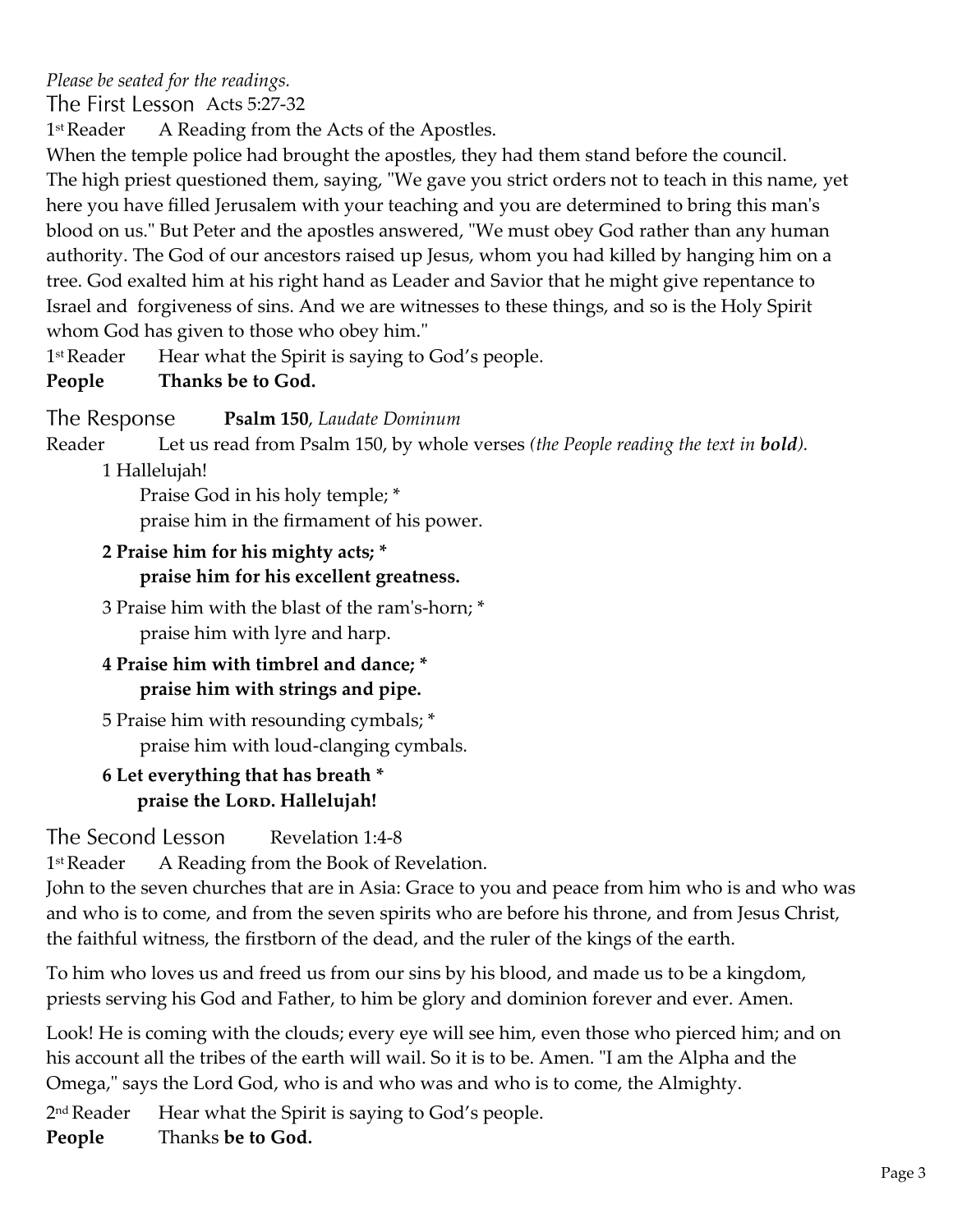*Please STAND, as able and join in singing,*

The Sequence Hymn **Good Christians All, Rejoice and Sing Hymn #205, v. 1-5**



Words Cyril Alington (1872-1955) GELOBT SEI GOTT Melchoir Vulpius (1560?-1616)

*Please remain STANDING, as able, for*

The Holy Gospel John 20:19-31 Deacon The Holy Gospel  $\mathbb F$  of our Lord Jesus Christ according to John.

#### **People Glory to you, Lord Christ.**

When it was evening on that day, the first day of the week, and the doors of the house where the disciples had met were locked for fear of the Jews, Jesus came and stood among them and said, "Peace be with you." After he said this, he showed them his hands and his side. Then the disciples rejoiced when they saw the Lord. Jesus said to them again, "Peace be with you. As the Father has sent me, so I send you." When he had said this, he breathed on them and said to them, "Receive the Holy Spirit. If you forgive the sins of any, they are forgiven them; if you retain the sins of any, they are retained."

But Thomas (who was called the Twin), one of the twelve, was not with them when Jesus came. So the other disciples told him, "We have seen the Lord." But he said to them, "Unless I see the mark of the nails in his hands, and put my finger in the mark of the nails and my hand in his side, I will not believe."

A week later his disciples were again in the house, and Thomas was with them. Although the doors were shut, Jesus came and stood among them and said, "Peace be with you." Then he said to Thomas, "Put your finger here and see my hands. Reach out your hand and put it in my side.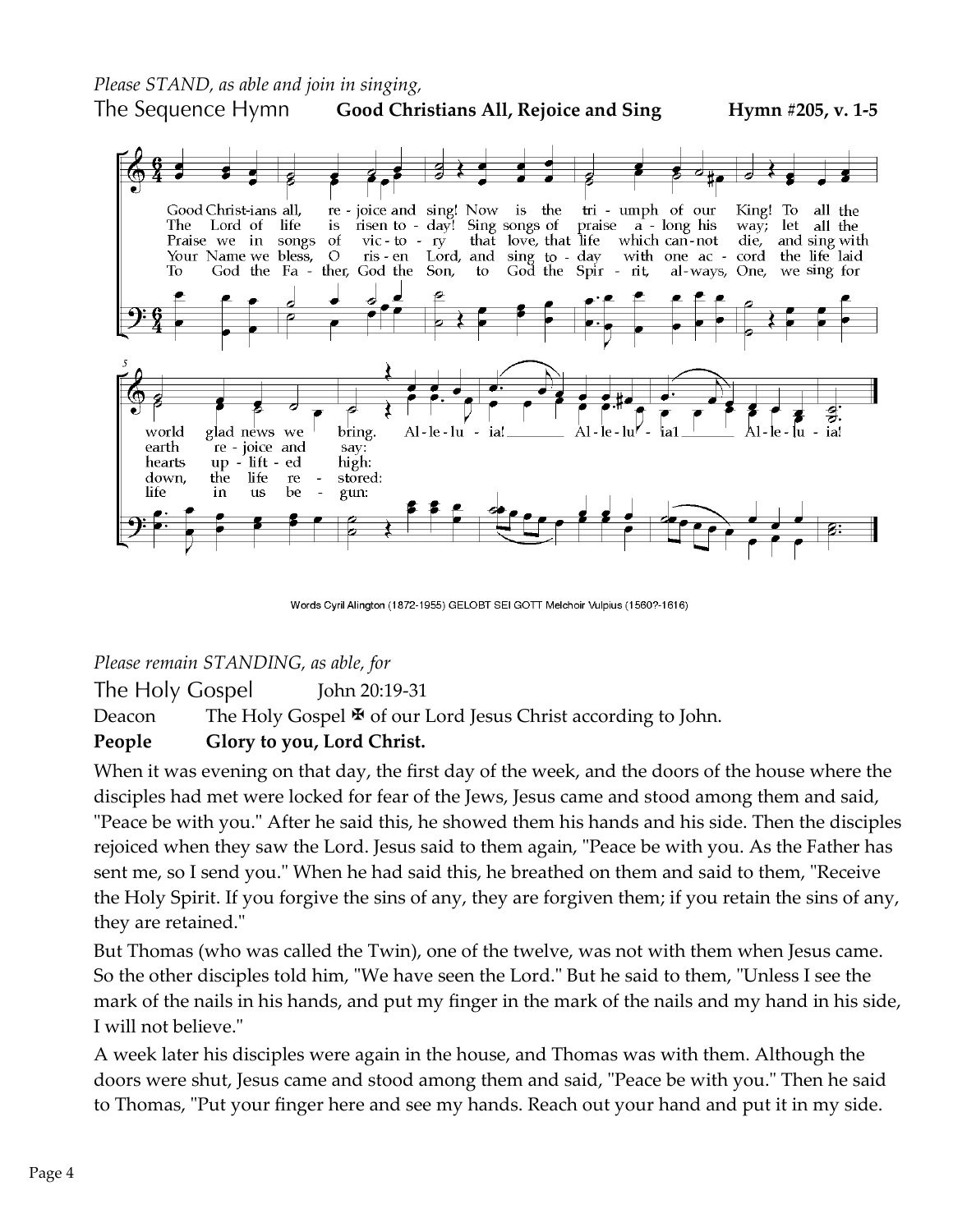Do not doubt but believe." Thomas answered him, "My Lord and my God!" Jesus said to him, "Have you believed because you have seen me? Blessed are those who have not seen and yet have come to believe."

Now Jesus did many other signs in the presence of his disciples, which are not written in this book. But these are written so that you may come to believe that Jesus is the Messiah, the Son of God, and that through believing you may have life in his name.

Deacon The Gospel of the Lord.

## **People Praise to you, Lord Christ.**

*Please be seated for* The Sermon *There will be a moment of silence for reflection following the sermon.*

The Rev. Celeste Stump

*Please STAND as able, and join in saying,* The Nicene Creed

**ll We believe in one God, the Father, the Almighty, maker of heaven and earth, of all that is, seen and unseen. We believe in one Lord, Jesus Christ, the only Son of God, eternally begotten of the Father, God from God, Light from Light, true God from true God, begotten, not made, of one Being with the Father. Through him all things were made. For us and for our salvation he came down from heaven: by the power of the Holy Spirit he became incarnate from the Virgin Mary, and was made human. For our sake he was crucified under Pontius Pilate; he suffered death and was buried. On the third day he rose again in accordance with the Scriptures; he ascended into heaven and is seated at the right hand of the Father. He will come again in glory to judge the living and the dead, and his kingdom will have no end. We believe in the Holy Spirit, the Lord, the giver of life, who proceeds from the Father, who with the Father and the Son is worshiped and glorified, who has spoken through the Prophets. We believe in one holy catholic and apostolic Church. We acknowledge one baptism for the forgiveness of sins. We look for the resurrection of the dead, and the life of the world to come. Amen.**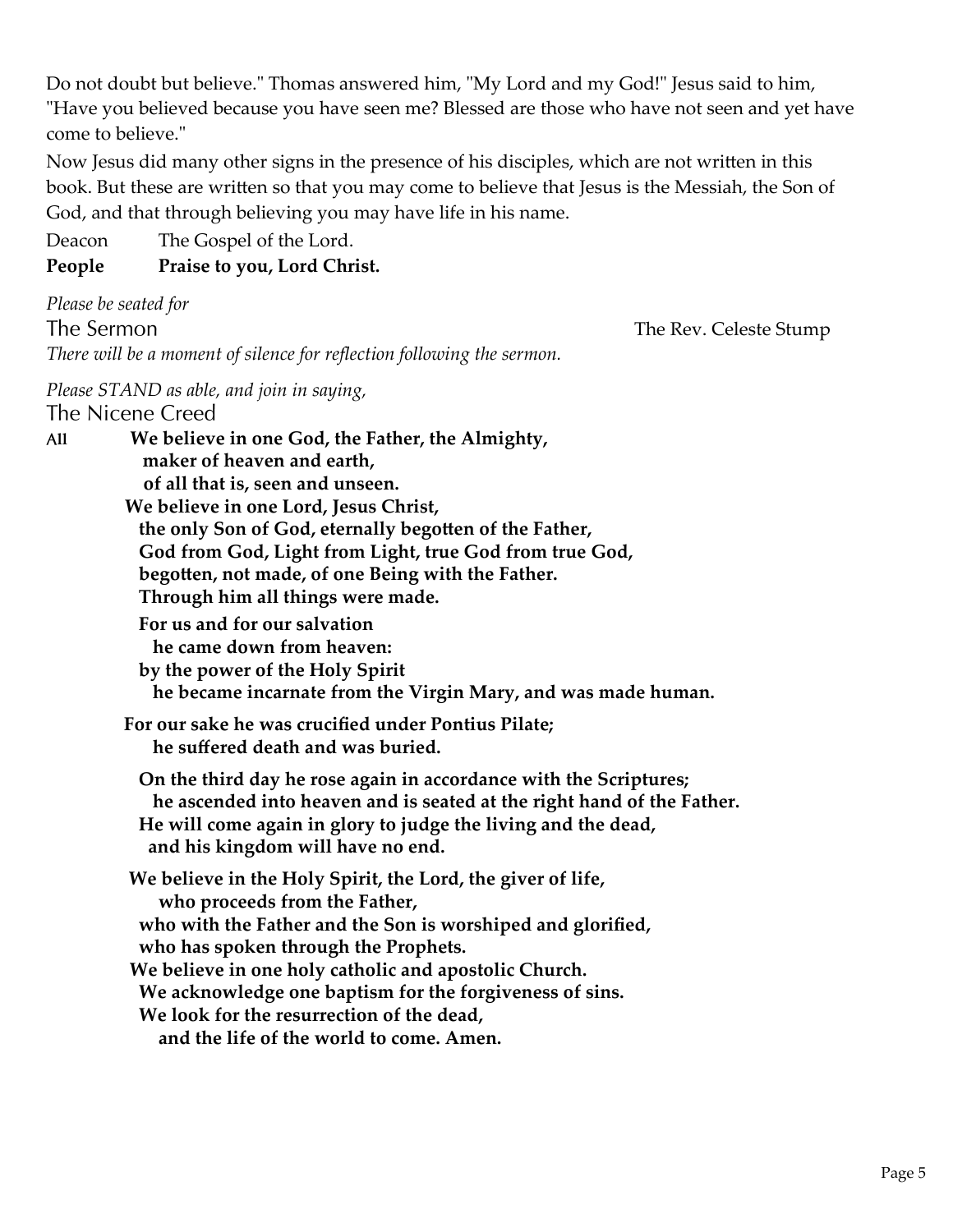*Please remain STANDING, as able, for*  The Prayers of the People

*(the People read the responses in bold)*

Sisters and brothers in Christ, God invites us to bring our doubts and fears, our joys and concerns, our petitions and praise, and offer them for the earth and all its creatures.

For the peace of the world, for the welfare of the Holy Church of God,

and for the unity of all peoples, let us pray to the Lord.

## **Lord, have mercy.**

For our Bishop, John, and for all the clergy and people, let us pray to the Lord.

## **Lord, have mercy.**

For our St Francis Parish as we enter a season of active search for a new Rector,

let us pray to the Lord.

## **Lord, have mercy.**

For our President, for the leaders of the nations, and for all in authority, let us pray to the Lord. **Lord, have mercy.**

For the good earth which God has given us, and for the wisdom and will to conserve it, let us pray to the Lord.

# **Lord, have mercy.**

For the aged and infirm, for the bereaved, and for the sick and the suffering, especially Andrea, Amy Clute, Matthew, Pauline Duley, Daniel, Ceri Falk, Colette Furbush, Frances Hailwood, Sally Hill, Anna and Gabriel Alan Kurth, Mick Mohuchy, Anne Marie and Greg Morris, Marjorie Morris, Bruce Shaefer, Christa and all those we name before you now... *(please add your prayers silently or aloud),* let us pray to the Lord.

### **Lord, have mercy.**

For the poor and the oppressed, for the unemployed and the destitute, for prisoners and captives, and for all who remember and care for them, let us pray to the Lord. **Lord, have mercy.**

For all who have died in the hope of the resurrection, and for all the departed, let us pray to the Lord.

# **Lord, have mercy.**

*The people may add their own petitions and thanksgivings.*

In the communion of St Thomas, St Francis, and of all the saints, let us commend ourselves, and one another, and all our life, to Christ our God.

# **To you, O Lord our God.**

*Silence.*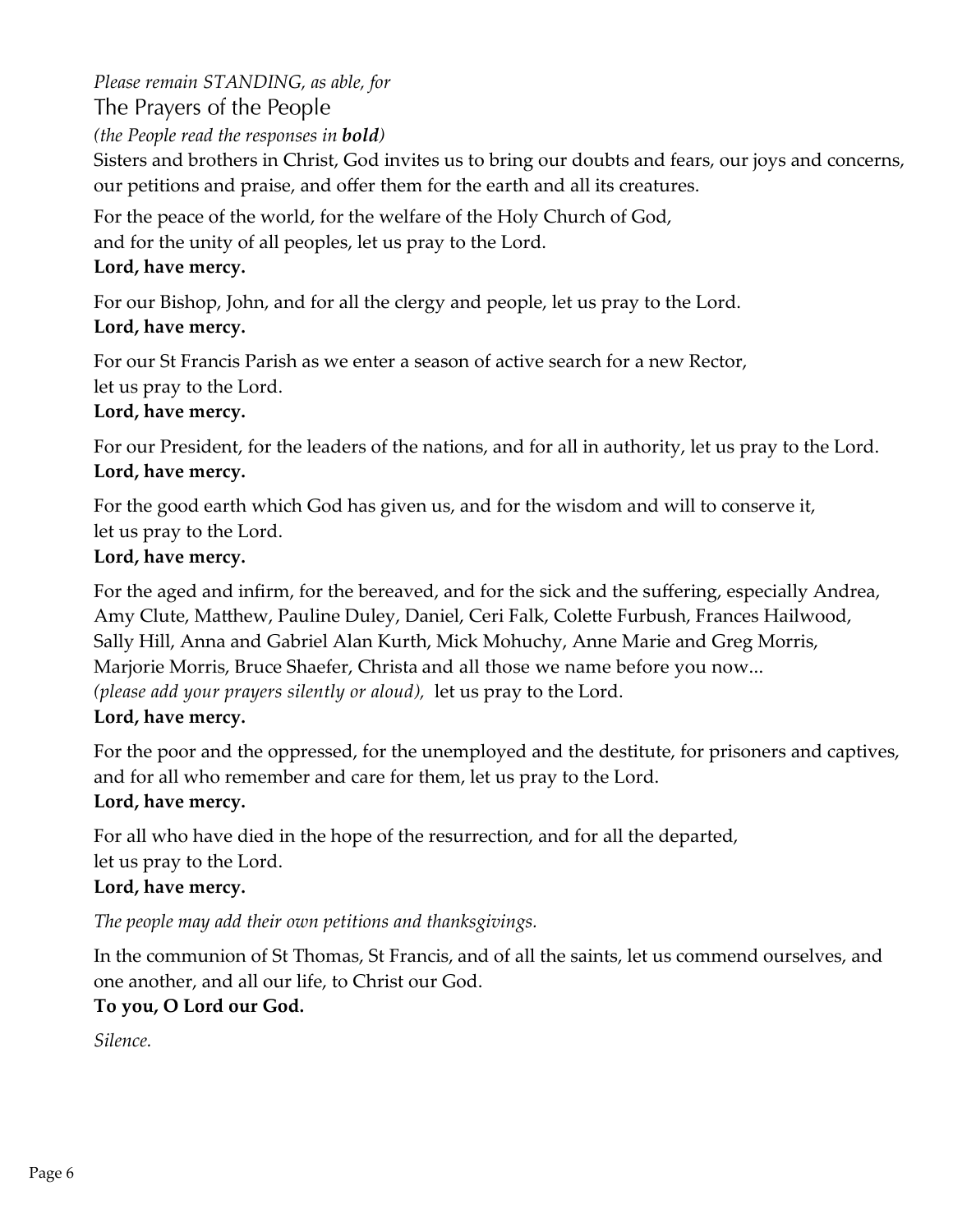## Celebrant

O God, you raised up Jesus Christ as your faithful witness and the first-born of the dead. By your Holy Spirit, help us to witness to him so that those who have not yet seen may come to believe in him who is, and was, and is to come. **Amen.**

The Peace

Celebrant The peace of the Lord be always with you.

**People And also with you.** 

*Ministers and People exchange signs of peace in the name of the Lord.*

Welcome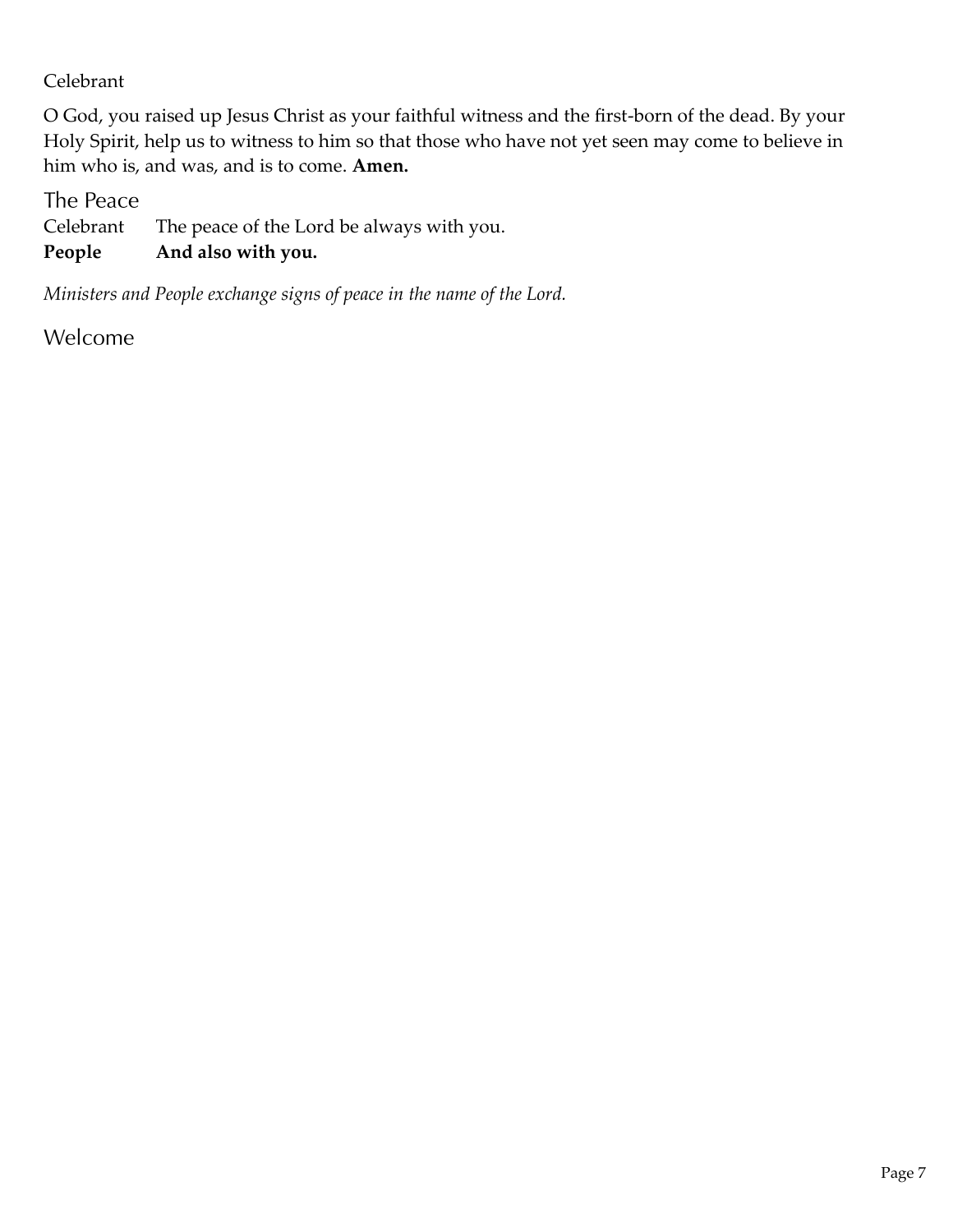# The Holy Communion

**Offertory Anthem** 

*Iubilate Deo* Natalie Sleeth

*Jubilate, Jubilate, Jubilate Deo! O sing to the Lord a joyful song and praises bring alway, O sing to the Lord a joyful song, for Christ is ris'n today. Jubilate, Jubilate, Jubilate, Jubilate! They crucified Him on a tree, He humbly bowed his head. Alleluia! He suffered there for you and me, the people thought Him dead. Alleluia! This God-child of the virgin's womb henceforth triumphantly, Arose from out His earthly tomb to bring us victory, Jubilate, Jubilate, Jubilate Deo! O sing to the Lord a joyful song and praises bring alway, O sing to the Lord a joyful song, for Christ is ris'n today.*

*St. Francis Choir*

*Please STAND, as able, for,*

The Great Thanksgiving Celebrant The Lord be with you.

| People              | And also with you.                                |
|---------------------|---------------------------------------------------|
| Celebrant<br>People | Lift up your hearts.<br>We lift them to the Lord. |
| Celebrant           | Let us give thanks to the Lord our God.           |
| People              | It is right to give God thanks and praise.        |

It is right, and a good and joyful thing, always and everywhere to give thanks to you, Father Almighty, Creator of heaven and earth. Through Jesus Christ our Lord. But chiefly are we bound to praise you for the glorious resurrection of your Son Jesus Christ our Lord; for he is the true Paschal Lamb, who was sacrificed for us, and has taken away the sin of the world. By his death he has destroyed death, and by his rising to life again he has won for us everlasting life. Therefore we praise you, joining our voices with Angels and Archangels and with all the company of heaven, who for ever sing this hymn to proclaim the glory of your Name. *Please join in singing,*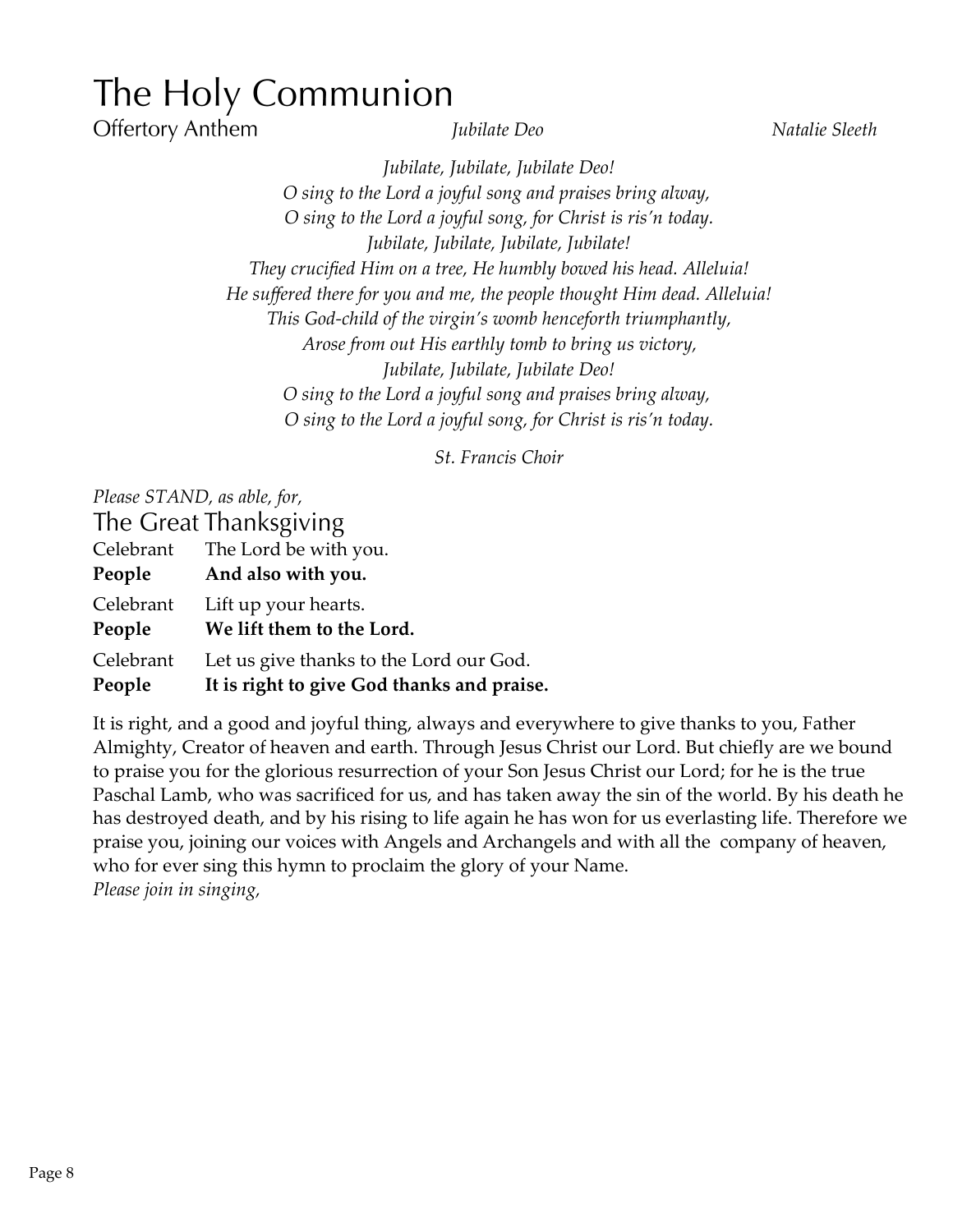

A Community Mass, Richard Proulx (b. 1937)

*All STAND or kneel as able, as the Celebrant continues. We will read the remainder of the Eucharistic Prayer responsively, the People reading the parts in Bold.* 

Holy and gracious God: In your infinite love you made us for yourself; and, when we had fallen into sin and become subject to evil and death, you, in your mercy, sent Jesus Christ, your only and eternal Son, to share our human nature, to live and die as one of us, to reconcile us to you, the God and maker of all.

He stretched out his arms upon the cross, and offered himself in obedience to your will, a perfect sacrifice for the whole world.

On the night he was handed over to suffering and death, our Lord Jesus Christ took bread; and when he had given thanks to you, he broke it, and gave it to his disciples, and said, "Take, eat: This is my Body, which is given for you. **Do this for the remembrance of me."**

After supper he took the cup of wine; and when he had given thanks, he gave it to them, and said, "Drink this, all of you: This is my Blood of the new Covenant, which is shed for you and for many for the forgiveness of sins. Whenever you drink it, **do this for the remembrance of me**."

Therefore we proclaim the mystery of faith:

**All Christ has died. Christ is risen. Christ will come again.**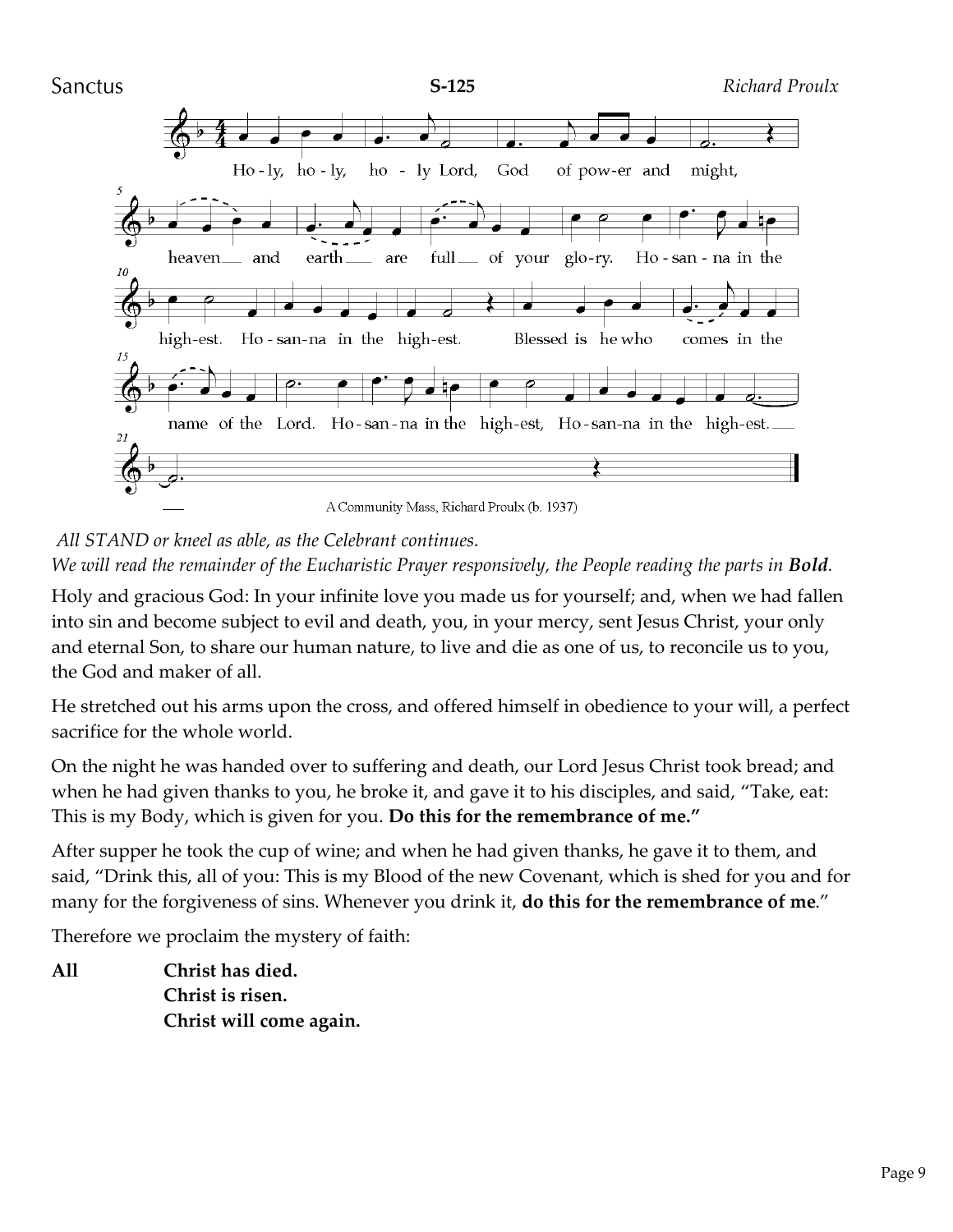#### *The Celebrant continues*

We celebrate the memorial of our redemption, Almighty God, in this sacrifice of praise and thanksgiving. Recalling his death, resurrection, and ascension, we offer you these gifts.

Sanctify them by your Holy Spirit to be for your people the Body and Blood of your Son, the holy food and drink of new and unending life in him. Sanctify us also that we may faithfully receive this holy Sacrament, and serve you in unity, constancy, and peace; and at the last day bring us with all your saints into the joy of your eternal kingdom.

All this we ask through your Son Jesus Christ. By him, and with him, and in him, in the unity of the Holy Spirit all honor and glory is yours, Almighty God, now and for ever. **AMEN**.

Celebrant Rejoicing in God's new creation, let us pray as our Savior Christ has taught us, **All Our Father, who art in heaven, hallowed be thy Name, thy kingdom come, thy will be done, on earth as it is in heaven. Give us this day our daily bread. And forgive us our trespasses, as we forgive those who trespass against us. And lead us not into temptation, but deliver us from evil. For thine is the kingdom, and the power, and the glory, forever and ever. Amen.**

The Breaking of the Bread

*The Celebrant breaks the consecrated Bread. A period of silence is kept.*

Celebrant Alleluia. Christ our Passover is sacrificed for us;

**Therefore let us keep the feast. Alleluia.** 



### The Invitation

Celebrant The Gifts of God for the People of God. Take them in remembrance that Christ died for you, and feed on him in your hearts by faith, with thanksgiving.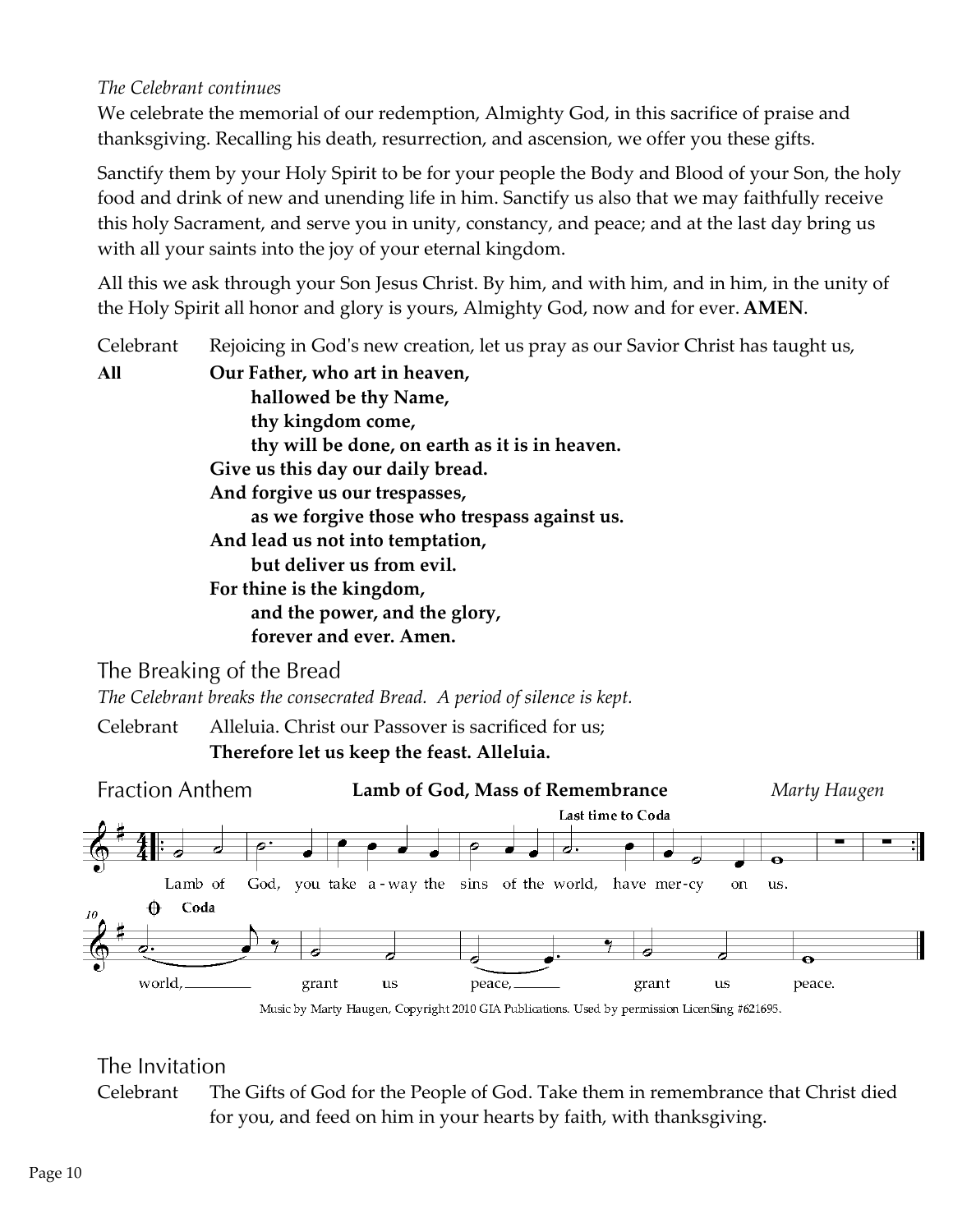*an invitation to pray together the spiritual communion prayer from the National Cathedral. A spiritual communion is a personal devotional that anyone can pray at any time to express their desire to receive Holy Communion at that moment, but in which circumstances impede them from actually receiving Holy Communion.*

My Jesus, I believe that you are truly present in the Blessed Sacrament of the Altar. I love you above all things, and long for you in my soul. Since I cannot now receive you sacramentally, come at least spiritually into my heart. As though you have already come, I embrace you and unite myself entirely to you; never permit me to be separated from you. Amen.

*(St. Alphonsus de Liguori, 1696-1787)*

# The Communion of the People

*All are invited to receive Holy Communion. Please follow the directions of the ushers. If you do not wish to receive, we encourage you to come forward to receive a blessing. Simply fold your hands across your chest when you come forward. The clergy will carry Communion to anyone in the congregation who is unable to come forward. Please notify an usher if you wish Communion to be brought to you. Gluten-free Communion wafers are available. If you require one of these, simply ask.*

# **Communion Music**

*Please kneel or STAND, as able for,*

The Post Communion Prayer

Celebrant Let us pray.

**All Eternal God, we give you thanks for this holy mystery in which you have given yourself to us. Remove whatever doubts remain that we might give ourselves fully to you. Grant that we may go into the world in the strength of your Spirit, to give ourselves for others, in the name of Jesus Christ our Lord. Amen.**

An Easter Blessing

Celebrant God our Creator, whose love raised Christ from the dead; God the Son, who in bursting from the grave has given you new joy in an Easter faith; God the Holy Spirit, who filled the disciples with the life of the risen Lord, empower and fill you with Christ's peace. And the blessing of God almighty, the Father  $\mathbb{F}$ , Son and Holy Spirit, be among you and remain with you always.

**All Amen.**

The Sending Forth

Deacon Let us go forth in the name of Christ. Alleluia! Alleluia!

**People Thanks be to God! Alleluia! Alleluia!**